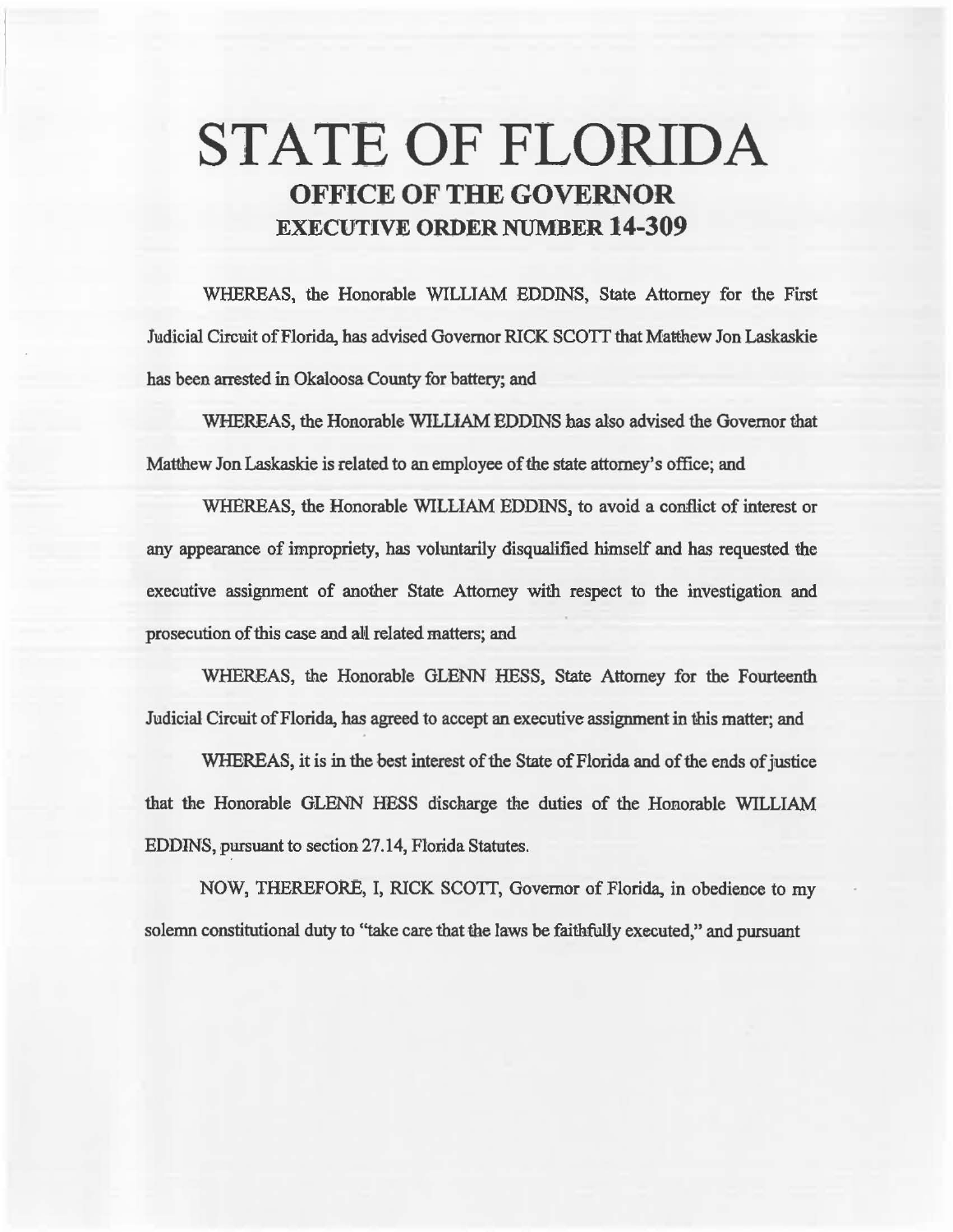to the Constitution and laws of the State of Florida, issue the following Executive Order, effective immediately:

## Section 1.

The Honorable GLENN HESS, State Attorney for the Fourteenth Judicial Circuit of Florida, referred to as the "Assigned State Attorney," is assigned to discharge the duties of the Honorable WILLIAM EDDINS, State Attorney for the First Judicial Circuit of Florida, as they relate to the investigation, prosecution and all matters related to Matthew Jon Laskaskie.

## Section 2.

The Assigned State Attorney or one or more Assistant State Attorneys and Investigators, who have been desigaated by the Assigned State Attorney, shall proceed immediately to the First Judicial Circuit of Florida, and are vested with the authority to perfonn the duties prescribed herein.

### Section 3.

All resideats of the First Judicial Circuit are requested, and all public officials are directed, to cooperate and render whatever assistance is necessary to the Assigned State Attorney, so that justice may be served.

### Section 4.

The period of this Executive Assignment shall be for one (1) year, to and including December 3, 2015.